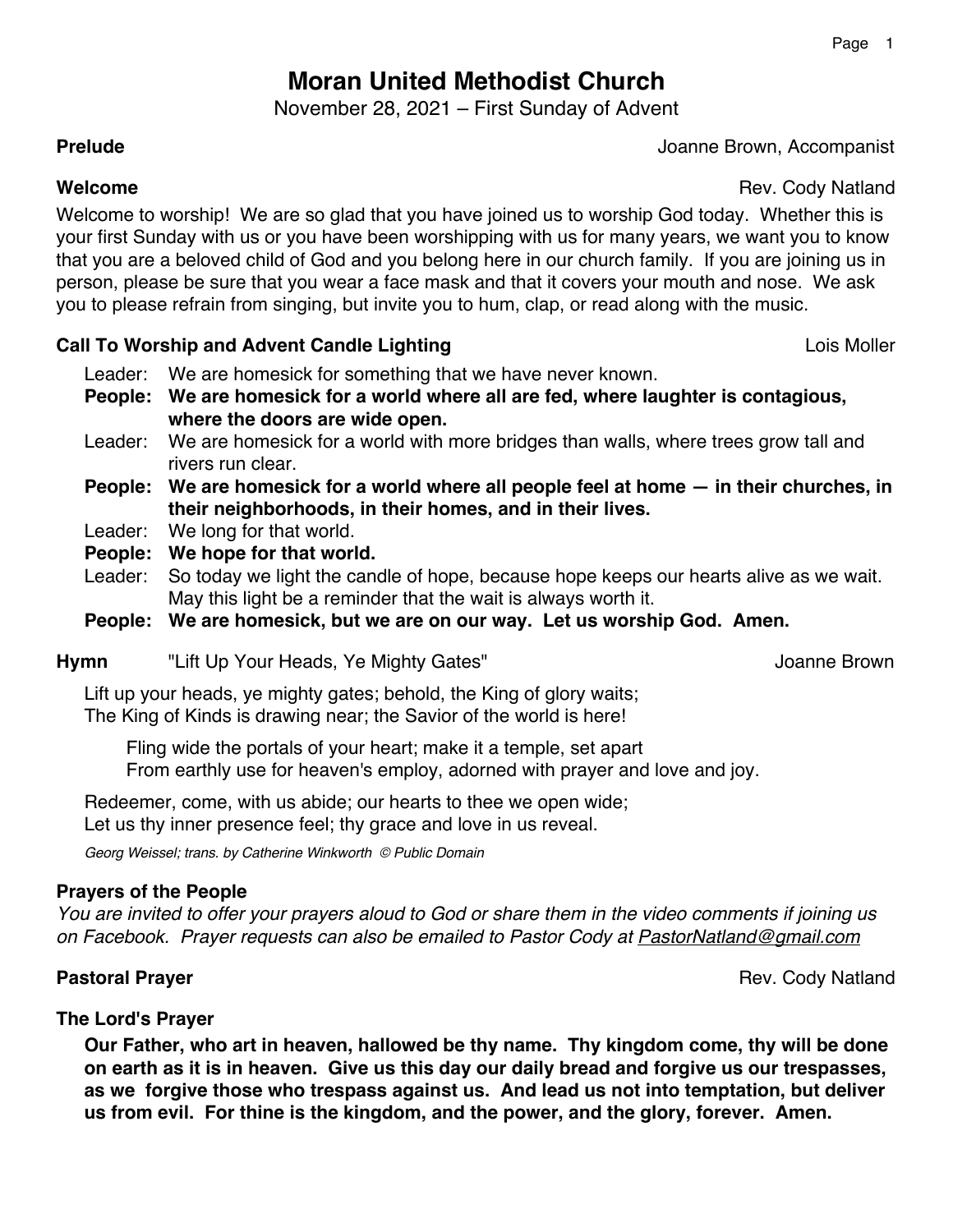**Hymn** "O Come, O Come, Emmanuel" **Interest Contains Computer** Janice Wrhel with Crystal Natland

O come, O come, Emmanuel, and ransom captive Israel That mourns in lonely exile here until the Son of God appear. Rejoice! Rejoice! Emmanuel shall come to thee, O Israel.

O come, thou Wisdom from on high, and order all things far and nigh; To us the path of knowledge show and cause us in her ways to go. Rejoice! Rejoice! Emmanuel shall come to thee, O Israel.

O come, thou Root of Jesse's tree, an ensign of thy people be; Before thee rulers silent fall; all peoples on thy mercy call. Rejoice! Rejoice! Emmanuel shall come to thee, O Israel.

O come, Desire of nations bind all peoples in on heart and mind. From dust thou brought us forth to life; deliver us from earthly strife. Rejoice! Rejoice! Emmanuel shall come to thee, O Israel.

© 1940, 1943, 1981, 1989 The United Methodist Publishing House

*1 Thessalonians 3:9-13 (NRSV)*

How can we thank God enough for you in return for all the joy that we feel before our God because of you? Night and day we pray most earnestly that we may see you face to face and restore whatever is lacking in your faith.

Now may our God and Father himself and our Lord Jesus direct our way to you. And may the Lord make you increase and abound in love for one another and for all, just as we abound in love for you. And may he so strengthen your hearts in holiness that you may be blameless before our God and Father at the coming of our Lord Jesus with all his saints.

# *Luke 21:25-36 (NRSV)*

"There will be signs in the sun, the moon, and the stars, and on the earth distress among nations confused by the roaring of the sea and the waves. People will faint from fear and foreboding of what is coming upon the world, for the powers of the heavens will be shaken. Then they will see 'the Son of Man coming in a cloud' with power and great glory. Now when these things begin to take place, stand up and raise your heads, because your redemption is drawing near."

Then he told them a parable: "Look at the fig tree and all the trees; as soon as they sprout leaves you can see for yourselves and know that summer is already near. So also, when you see these things taking place, you know that the kingdom of God is near. Truly I tell you, this generation will not pass away until all things have taken place. Heaven and earth will pass away, but my words will not pass away.

"Be on guard so that your hearts are not weighed down with dissipation and drunkenness and the worries of this life, and that day does not catch you unexpectedly, like a trap. For it will come upon all who live on the face of the whole earth. Be alert at all times, praying that you may have the strength to escape all these things that will take place, and to stand before the Son of Man."

- *- - -*

*Leader: This is the word of God for the people of God. Response: Thanks be to God.*

**Scripture** Lois Moller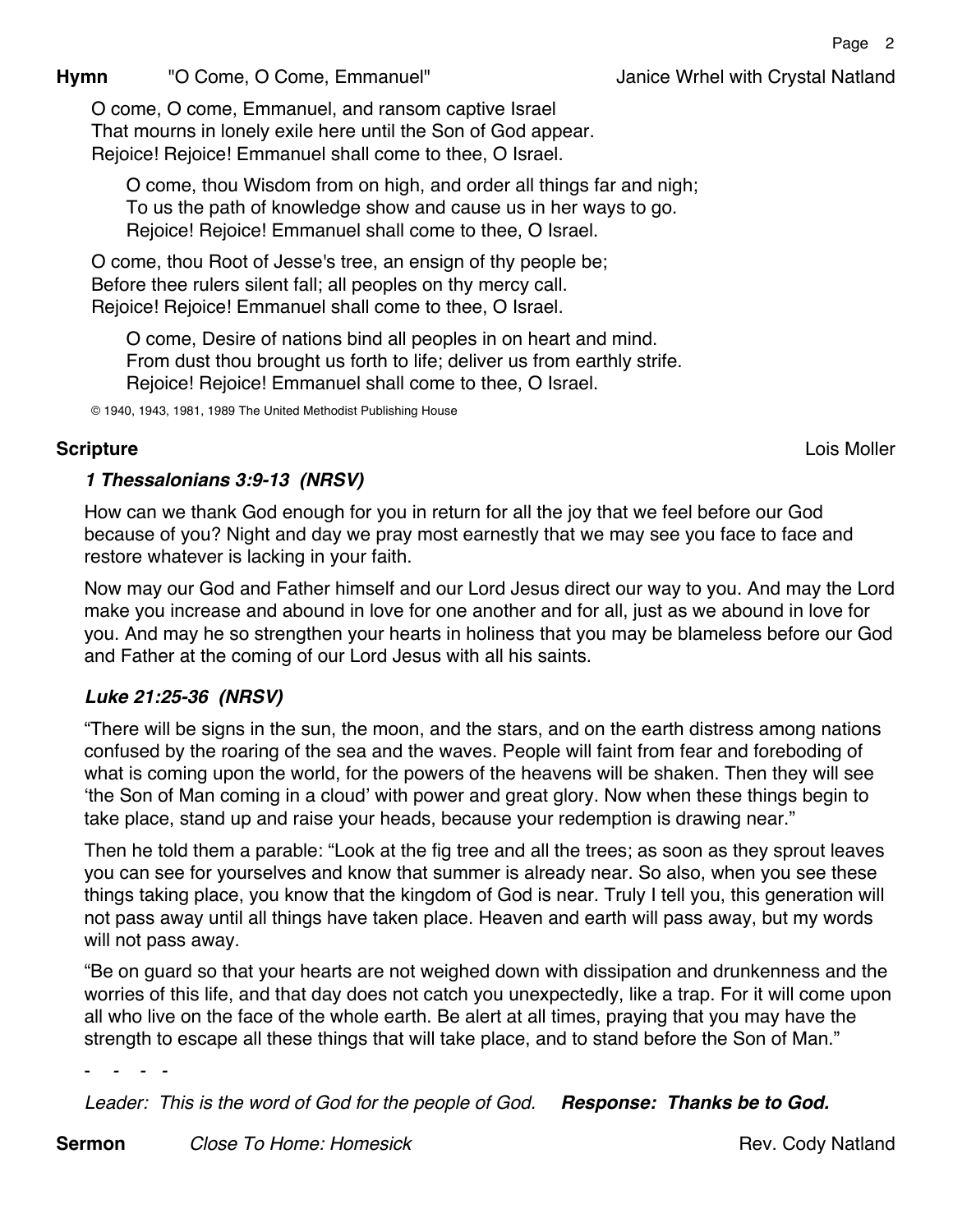### Page 3

### **Invitation to the Offering**

*We invite you to give as God leads you to support our church and ministries as we seek to embrace, inspire, and serve, making disciples of Jesus Christ for the transformation of the world. You may place your gift in the offering plates in the Sanctuary and Fellowship Hall, give online at www.moranumc.org/give, or mail your gift to: 3601 E 65th Ave / Spokane, WA 99223.*

**Song** "Glory (Let There Be Peace)

One star burns in the darkness, shines with the promise: Emmanuel One child, born in the stillness, living within us: Emmanuel

*Chorus:* We're singing glory, glory

Let there be peace, let there be peace

Singing glory, glory

Let there be peace, let it start in me

One voice speaks for the voiceless, hope for the hopeless: Emmanuel One love brings us together, now and forever: Emmanuel

*Chorus*

*Bridge:* Do not be afraid, his love is strong enough to save us Nothing stands in the way, his love is strong enough to lead us (2x)

### *Chorus*

*Chris Stevens, Matt Mather, and Rachel Taylor Popadic © Meaux Mercy*

**Benediction** Rev. Cody Natland

As *this* service ends, *your* service beings: Comfort the homesick. Open your doors to others. Seek sanctuary. Be brave enough to go home by another way. And remember that here in God's family, all are welcomed – so come back soon. In the name of our Foundation – God, Spirit, and Son – go in peace. Amen.

**Postlude** Joanne Brown

*As the service ends, we invite those seated in the Fellowship Hall to be dismissed first. Ushers will dismiss those seated in the Sanctuary by row/section. If you would like to greet one another, we invite you to gather outside on the entry patio for a time of fellowship, but please do not gather indoors.*

*Permission for the use of the music in this service and livestream given by CCLI. CCLI License 1507867; CCLI Streaming License CSPL155631.*

### *Virtual Coffee Hour*

Sundays at 11:30 am on Zoom

Those worshipping virtually are invited to join us on Zoom for a time of fellowship and connection immediately following the worship service.

Join by Computer/Tablet/Smartphone: https://greaternw.zoom.us/j/96460688631

Join by Phone (home phone, landline, or cell – no internet required)

+1(253) 215-8782 (Meeting ID: 964 6068 8631) +1(346) 248-7799 (Meeting ID: 964 6068 8631)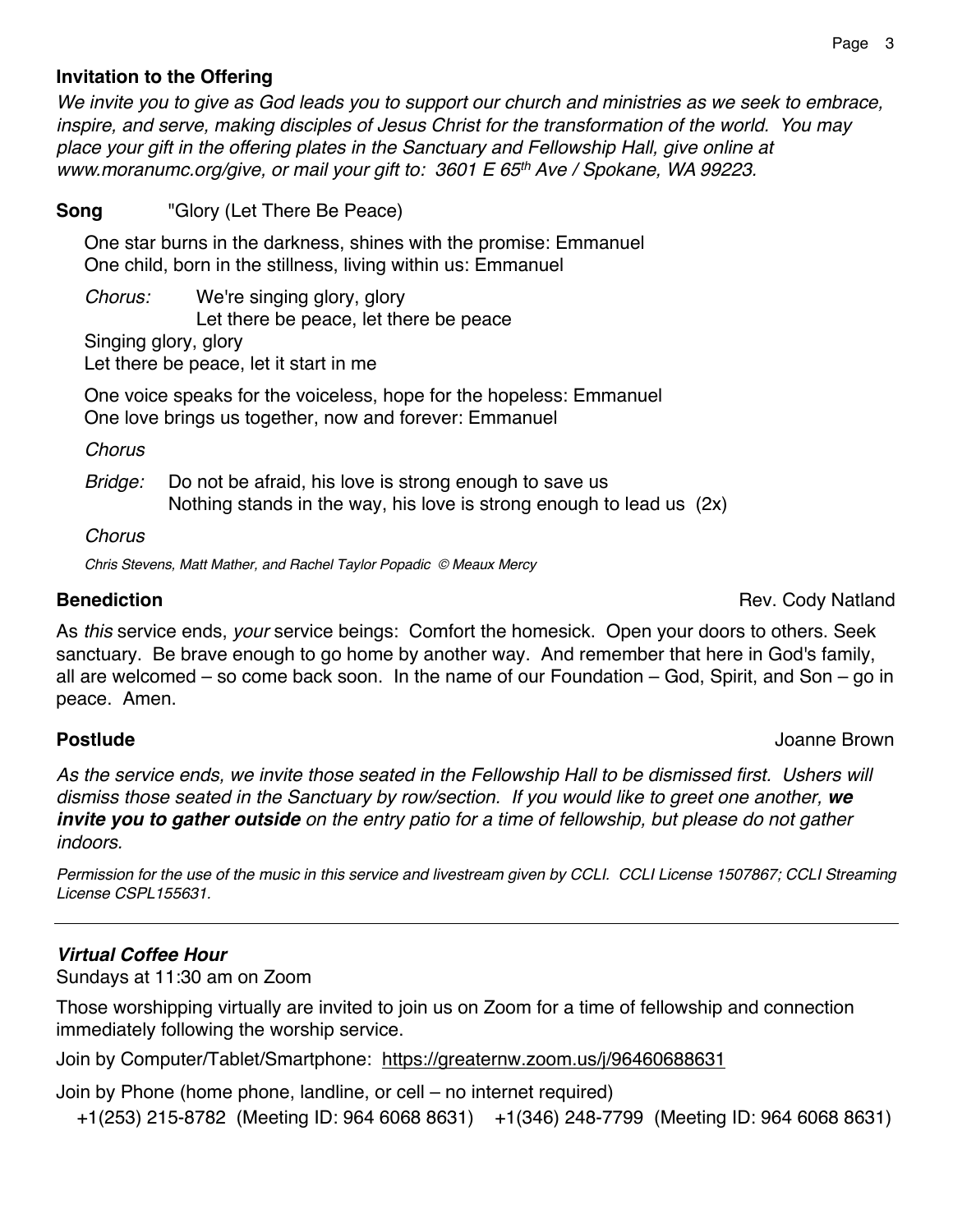# *Worship At Moran UMC --* Sunday Mornings at 10:30 am

We invite you to join us for worship on Sunday mornings at Moran UMC**.** Mask wearing and physical distancing will be required by all participants, regardless of vaccination status. Children's Sunday School for children in Preschool through 5<sup>th</sup> Grade is offered in the Disciples/Shepherds Room during the worship service.

# *Worship Online --* Sunday Mornings at 10:30 am

Our worship services continue to be live-streamed online for those who are unable or not yet comfortable returning to in-person services. Our worship services continue to be live-streamed online for those who are unable or not yet comfortable returning to in-person services.

# **Children's Sunday School (Preschool through 5th Grade)**

*Sundays at 10:30 am in the Disciples/Shepherds Room*

**Sunday School is offered during our worship service in the Disciples/Shepherds Room.** By opening the dividing wall between the two rooms, we will have plenty of space to socially distance children by families. There will be lots of windows to open, our HVAC system running, and a highcapacity air purifier. All children and adults must wear masks, and all teachers and other volunteers are fully vaccinated against COVID-19. Please bring your child straight back to the classroom when you arrive rather than entering the Sanctuary.

# **Additional Special Charge Conference Meeting** -- Saturday, Dec. 4th at 9am on Zoom

As was shared during our Charge Conference on November 14<sup>th</sup>, we were anticipating a potential third Charge Conference meeting to select a legal designee to cast an upcoming vote in response to the Boy Scouts of America's restructuring/bankruptcy. Guidance for the vote, itself, is expected to come from PNW Conference leadership, Council of Bishops, and denominational lawyers, but our Charge Conference must designate the person who will be authorized to cast the vote. The Charge Conference meeting to address this need will be held on December 4<sup>th</sup> at 9am via Zoom.

Join by Computer/Tablet/Smartphone: https://us02web.zoom.us/i/89188614133

# **2022 Pledge Cards**

Thank you for your support and commitment to God's ministry at Moran UMC for the coming year! If you have a completed financial pledge card for 2022 to turn in, you can do so at any time. You can place it in an offering plate on Sunday morning, mail it to the church, or leave it in Patty Johnson's box in the church office.

# **Ornaments for Small Sanctuary Trees**

We want to make sure that each member of our church family is able to have a presence in our worship services, whether you are able to attend in person or not. While many have started attending our in-person worship services, we know that there are still many who are choosing to worship from home and join us online, or who are unable to attend in-person services. So, this Advent we want to invite every member of our church family to share a sign of their presence by helping to decorate our two small (4-foot) Christmas trees in the Sanctuary. These trees will be visible to all who attend our worship services, whether in person in the Sanctuary, in the Fellowship Hall, or online via live-stream.

You are invited to donate a small, lightweight ornament that we will hang on one of these trees. Ornaments can be brought to the church on Sunday mornings or dropped off during the week during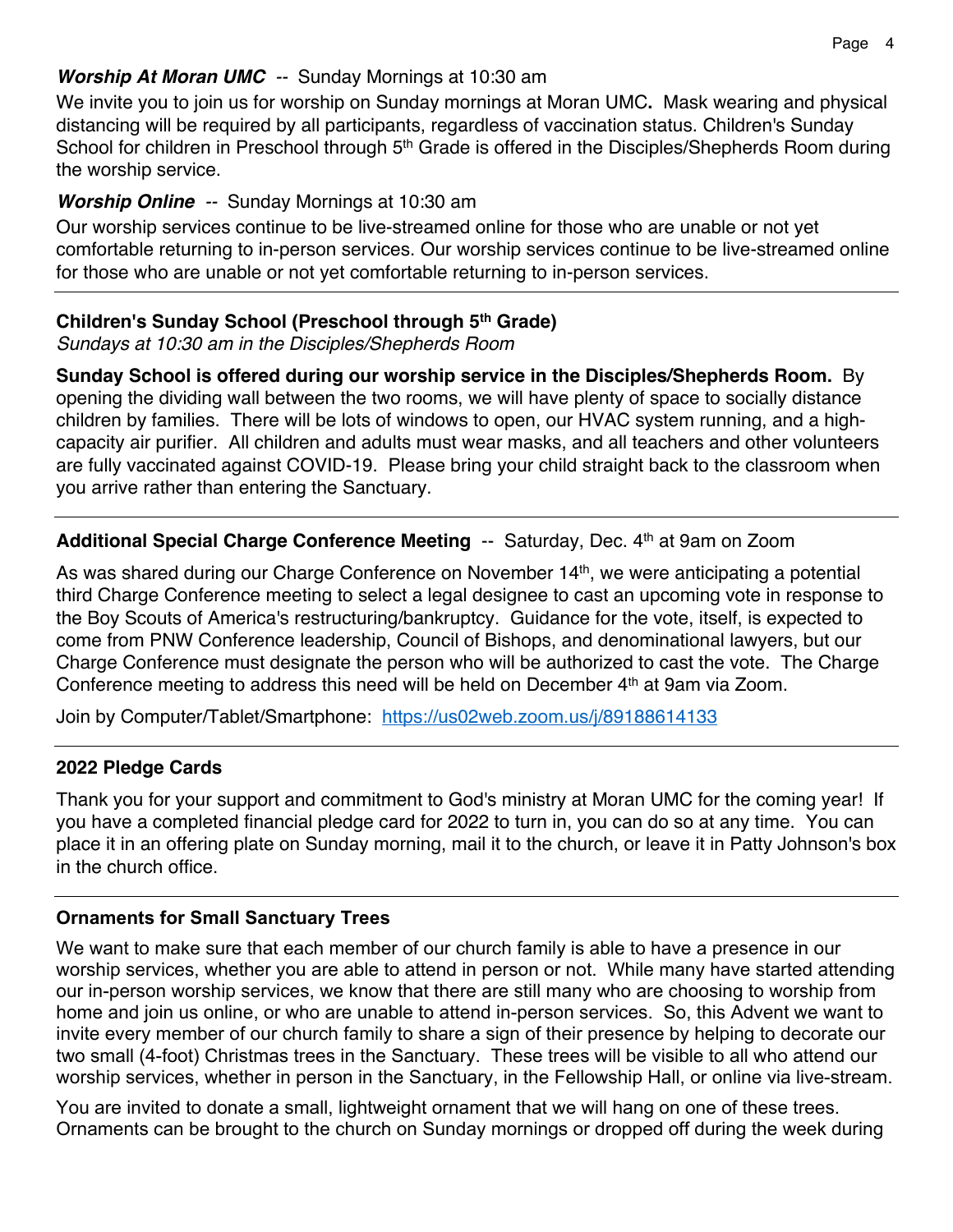office hours. If you are not able to get to the church to drop off an ornament, please call the church at (509) 448-7102 and we will make arrangements to pick up your ornament.

### **Weekday Morning Prayer Group** -- Weekdays at 9am on Zoom

We meet on Monday through Friday mornings for prayer, scripture, and a short meditation. Join Morning Prayer by Computer/Smartphone/Tablet: https://greaternw.zoom.us/j/349727648 Connect via Phone (home phone, landline, cell phone):

+1 (253) 215-8782 (Meeting ID: 349 727 648) +1 (346) 248-7799 (Meeting ID: 349 727 648)

### **Monday Vespers and Holy Communion** -- Mondays at 6:30pm

Connect via Facebook Live: www.facebook.com/moranchurch

Connect via Zoom (computer/tablet/smartphone: https://greaternw.zoom.us/j/97155799598

Connect via Phone (home phone, landline, cell phone):

+1 (253) 215-8782 (Meeting ID: 971 5579 9598) +1 (346) 248 7799 (Meeting ID: 971 5579 9598)

**Pub Theology** -- Tuesdays at 6pm on Zoom

Join by Computer/Smartphone/Tablet: https://greaternw.zoom.us/j/794159957

Connect via Phone (home phone, landline, cell phone):

+1 (253) 215-8782 (Meeting ID: 794 159 957) +1 (346) 248-7799 (Meeting ID: 794 159 957)

# **Advent Study**

*One Study, Two Options:* 

**Online:** Wednesdays from 6:00-7:15 pm on Zoom (beginning Dec. 1)

**In Person:** Thursdays at 10:00-11:30 am in the Disciples/Shepherds Room (beginning Dec. 2)

This week we will begin a four-week study on the series "The Heart That Grew Three Sizes: Finding Faith in the Story of The Grinch." This book and video series is created by Rev. Matt Rawle, a United Methodist Pastor serving in Louisiana. There are two options for how to attend this study, either on Zoom on Wednesday evenings or in person on Thursday mornings; the Wednesday and Thursday sessions will be (roughly) the same.

As usual, reading the book along with the study is encouraged, but will not be required. Pastor Cody has ordered four copies of the book that will be available after Thanksgiving; copies can also be ordered online from Cokesbury.com or Amazon. Those joining on Wednesday evenings are encouraged to watch the video clip (link will be provided when available) *prior* to our weekly sessions; those joining on Thursday mornings will watch the video clip as part of our time together.

*About the study:* "We don't know why the Grinch hated Christmas. We just know he did. In this new Advent study, Matt Rawle explores the faith themes in the Christmas classic, *How the Grinch Stole Christmas!* including, how did the Grinch's heart grow three sizes come Christmas morning? How did Christmas save the Grinch? Could it be that the very thing we think we hate is the one thing that changes our lives? This Advent season, look at a familiar classic through the lens of faith and see how Christ speaks to us through our culture."

Join the Wednesday Evening Advent Study by Computer/Smartphone/Tablet: https://greaternw.zoom.us/j/276855082

Join the Wednesday Evening Advent Study by Phone (dial either of these numbers): +1 (253) 215-8782 (Meeting ID: 276 855 082) +1 (346) 248-7799 (Meeting ID: 276 855 082)